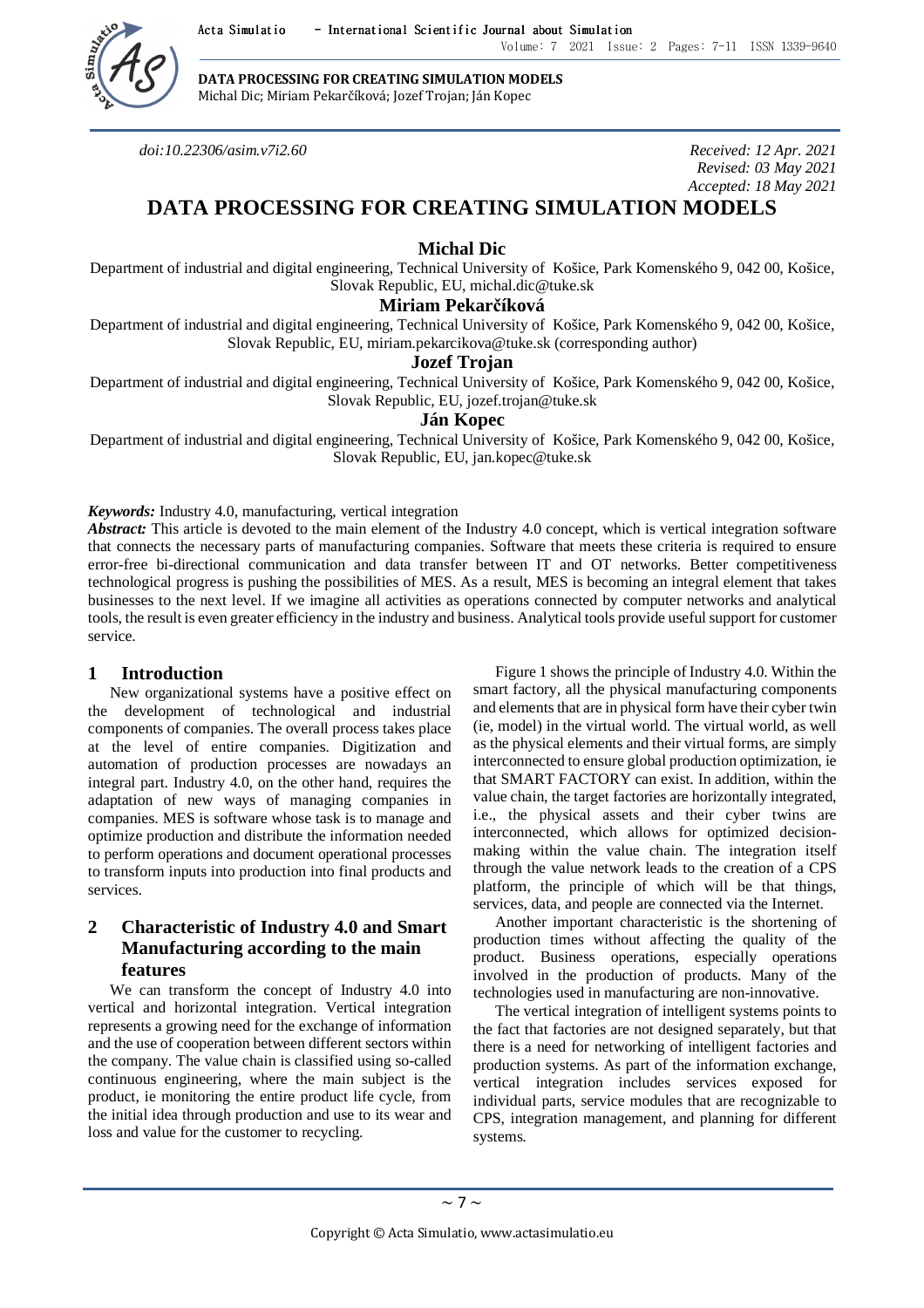

f

**DATA PROCESSING FOR CREATING SIMULATION MODELS**  Michal Dic; Miriam Pekarčíková; Jozef Trojan; Ján Kopec



*Figure 1 Principe of Industry 4.0* 

Thanks to the use of a global network of the value chain, horizontal integration facilitates the creation and management of networks that create value or value for the company. Among the basic relationships that we can use as an example of horizontal integration is the relationship between customers and sales representatives (Fig 2).



*Figure 2 Horizontal and vertical integration* 

In intelligent manufacturing, MES is understood as a functional and certified monolith between ERP and automation in manufacturing. The problem was the mismatch between distribution intelligence and IIoT. On the other hand, this era of systems is slowly coming to an end. Their replacement is MES connected to IIoT. The result of this interconnection is a shift from intelligent manufacturing to a higher level. IIoT provides data aggregation, visualization, and analysis. The problem is that it does not present a broader perspective. It is the addition of the MES solution, which works in cooperation with IIoT, that brings the necessary complex solution and a stable process connection. The result is better standardization, monitoring, and refinement of quality processes and clarity of events in the supply chain.

The ERP system works on the interconnection with the MES system. ERP controls the level of production by monitoring orders generated by retail and supermarket chains and sends instructions to MES to start production in the quantity needed to meet order requirements. MES receives the incentive for production and fulfillment of orders and provides feedback on the state of production to the ERP system.

### **3 Vertical integration**

The escalating requirements of modern production require an upgrade, especially the main goal of connecting all logical layers within the company, starting with the field layer, also called the production floor. Integration has the advantage of making it easier to make challenging strategic and tactical decisions at any level, due to the freedom of information that is not fixed but flows freely transparently, and freely. However, the primary advantage of this type of integration is a significant reduction in response time, which increases the company's competitiveness in the market.

Figure 3 represents vertical and horizontal integration from a different perspective. The figure shows the two ends of the vertical axis, which represent the trade side (top) and the production side (bottom). Customers (right side) and suppliers (left side) represent the two ends of the horizontal axis. To clarify, ERP is more closely linked to the business side, on the other hand, PLC and manufacturing technology are more closely linked to the production side. Supplier relationship management, in short SRM, as the name implies represents support for suppliers. Customer relationship management (CRM) maintains customer relations. Last but not least, the figure shows PLM systems that help manage product lifecycle processes. Modern manufacturing is so demanding for companies that to meet all production requirements, information in digital form must flow as easily as possible between all integrated systems, even in the event of degraded conditions. All important user groups in the company, from marketing to purchasing and from production staff to top management, should have access to relevant data. such access to information is provided by collaborative production management (CPM). MES is at the core of CPM, which suggests that it can help interconnect other systems.



*organization* 

Growth in industry and technology is supported by modern organizational systems, as modern manufacturing requires the adaptation of new solutions and ways of managing destruction in companies. From an organizational and business point of view, all activities can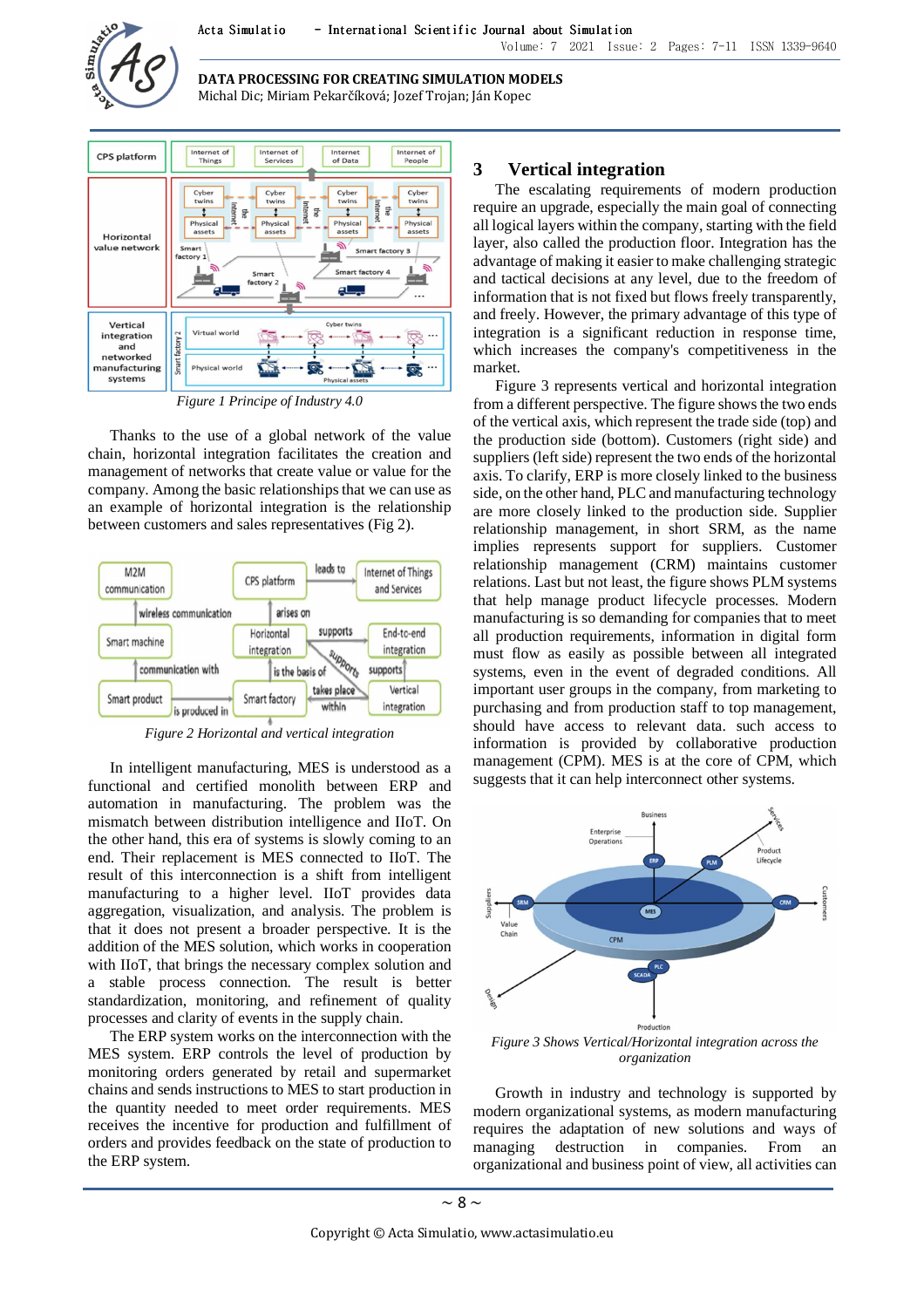

f

**DATA PROCESSING FOR CREATING SIMULATION MODELS**  Michal Dic; Miriam Pekarčíková; Jozef Trojan; Ján Kopec

be designed as a set of operations that are linked to computer systems and information networks, thus achieving greater flow efficiency and a new perception of the business sector includes a variety of analytical tools that are useful to support service efficiency. intended for customers.

# **4 IT/OT coverage**

The gap between IT and OT systems is starting to close. Companies require enterprise-wide visibility and intelligence from production to make informed, actionable decisions. This means MES must be connected to and integrated into the overall information system and the supply chain enterprise-wide. MES functionality and capabilities are increasing. There are fewer siloed applications and point and line solutions. While some suppliers embed their database into their solution, most can integrate and operate among many different types of data sources. In the future, everything will work together seamlessly: people, technology, and things.

The rising interest in the Internet of Things (IoT) and digital business transformation means that new opportunities will emerge and associated risks will need to be mitigated. Doing so will involve high levels of cooperation between IT and the groups managing the operational technology (OT) monitoring or controlling the physical devices and processes in the enterprise. Therefore, IT leaders (CIOs) need to prepare for the transition of their organizations to the converging, aligning, and integrating of IT and OT environments. This is the cornerstone of using Industry 4.0, the industrial Internet, (I) IoT, and cyber-physical systems with maximized benefit (Fig.4).

This IT/OT convergence is often a challenge. It is not just a challenge because of new and exciting technologies but also because of new ways of thinking. This tends to be an even bigger challenge when two different worlds, that have worked separately and with completely different systems, technologies and vendors, must integrate into the context of IIoT and the Industrial Internet.

Competition in the next millennium increased emphasis upon time as expressed by speed, quality, service, and global focus. Agility is the watchword. Manufacturers are measured by their ability to react quickly to sudden, often unpredictable changes in customer demand for their products and services. To compete successfully the manufacturing applications have to be time and activitybased and above all should be focused on customers. Today companies must be able to deliver customer-specific products with the lead-time of standard, off-the-shelf products. Make-to-stock and make-to-order types of modes at times have to be selected by the company.



*Figure 4 IT/OT coverage* 

Initially, cultural, organizational, operational, and technological constraints slowed the convergence of OT and IT for plant- and field-level automation. But over time, many of these constraints have either faded away or largely been overcome and IT/OT convergence is proceeding at a rapid pace. Examples in place today include:

- Wireless field devices and plant networks
- Ethernet-at-all-levels
- Virtualized hardware and applications
- Cloud computing, software-as-a-service (SaaS), and product-as-a-service (PaaS)
- Advanced simulation and digital twins
- 3D scanning and additive manufacturing
- Advanced robotics
- IIoT-enabled remote asset monitoring
- Predictive/prescriptive maintenance, and
- Advanced operational analytics

The above are just some of today's advanced technologies and solutions being deployed in industrial environments. None would be possible without the convergence of operational and information technologies. In addition, IT/OT convergence is a key enabler for important industry initiatives such as Industry 4.0.

# **5 MES or MOM**

The MES software is designed to meet the requirements of even the largest companies by connecting through front office accounting with systems and products taking into account the factory. In addition to connecting parts of the company, MES connects the outputs of three layers of information systems, which form part of the planning functions, such as MRP, performing supervisory or quality control functions and software, and control systems that provide the data used so that the enterprise has unrestricted access to separate data databases that exist within the organization. MES functions such as process and quality management, planning, and operational analysis, all of which need real-time access to information. Mainly data that affect process control. It is further linked to other complementary processes, such as labor, warehousing,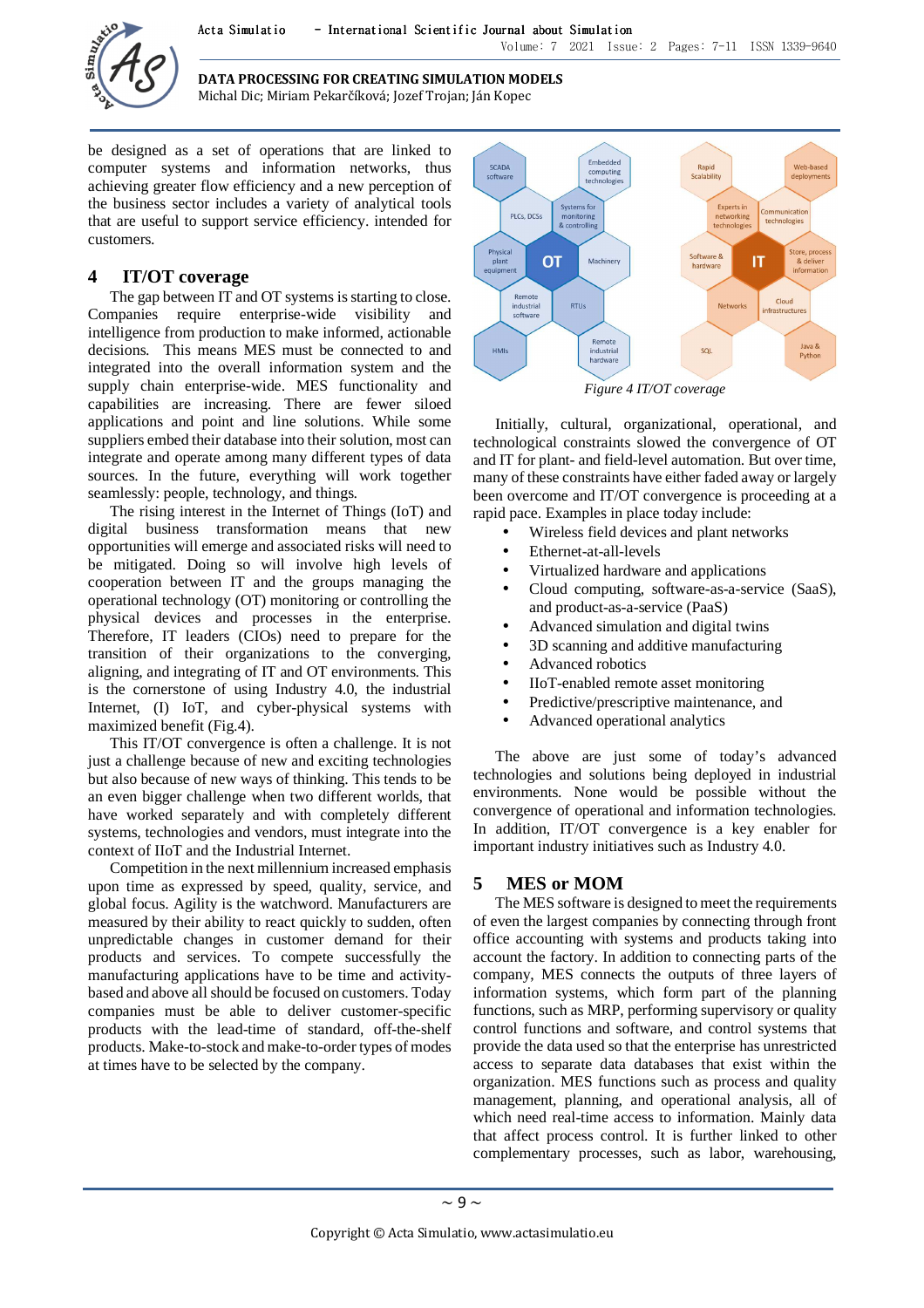

**DATA PROCESSING FOR CREATING SIMULATION MODELS**  Michal Dic; Miriam Pekarčíková; Jozef Trojan; Ján Kopec

production monitoring and product tracking, and support systems.

MES systems help create faultless production processes and help create a consistent view of production data. Other benefits of a successfully implemented MES system are:

traceability of production,

f

- ensuring accurate production data,
- reduction of downtime, nonconforming production, shortening of setting times,
- increase overall equipment efficiency (OEE),
- reduction of inventory,
- introduction of paperless production,
- possibility of accurate economic evaluation of production and others.

Manufacturing Operations Management is the principle of setting the necessary rules that are essential to maintain high standards of production value and to ensure that the entire process begins, runs, and ends exactly according to the established rules. This management includes the constant need for improvement, such as improving inventory, production, quality and quality control, maintenance, all according to strategic objectives. Among the most well-known strategic goals are cost reduction, product innovation, sustainability, quality, and compliance.



*Figure 5 Manufacturing operations management* 

# **6 Real production implementing system, acquired knowledge and experience with the use**

The portfolio of industrial solutions, which is quite extensive, and the portfolio of components of companies includes components such as motors, hydraulic equipment, compressors, control units and controllers, meters. All of these components are designed to positively impact global advances in sustainability, energy efficiency, renewables, the food distribution system, and more. Such a company can be defined as a company with a large production volume, a high degree of configuration to production, with minimized interventions in production (basically complete

elimination of manual interventions and providing full traceability of product history.

Business challenges:

- Demand for more complex and personalized products in the condensed period.
- Adapt new product introduction to shop floor processes.
- Adjust manufacturing lines and processes to efficiently handle the influx of new products.
- Meet market demand to quickly bring more complex products to market.

The MES grid fulfills several key functions, from

ERP through automation integration to error logging, NPI product configuration, reporting, order list, clarity, information collection, employee order management, and automation and fault stopping. MES has a positive impact on increasing production flexibility and management efficiency in production solutions in the form of product combinations. Since the introduction of MES, the company has experienced an increase in the number of needed resources to complete the project. Thanks to this solution, the company has significantly improved and is equipped to handle more product variations than in the past. It is necessary to note the result of the implementation, which results in increased accuracy of the production process, speed of obtaining information, identification of the main causes of any problems, and many other benefits.

#### Results:

- Enhanced flexibility of manufacturing processes.
- Increased speed of innovation of new products.
- Leveraged Siemens technology to accelerate the digitalization process.
- Elevated product quality and transparency.
- Reduced administrative efforts and costs.

# **7 Conclusions**

We can define a modern execution system as the main part of the production workshops, not only in terms of business operations but also in general facilities, suppliers, and divisions. The main advantage is the consistency of data, which serves people or the whole team to collaborate and share data. MES provides the appropriate advantage of traceability of components at a specified level without fear of data misuse, without data distortion. MES provides true data in the right place at the right time. The information that is received from the workshop is further used as an indicator to increase the competitiveness of the company. A large number of companies have already addressed this implementation, or have already implemented it, due to the many benefits for the company, many of which are described in this article.